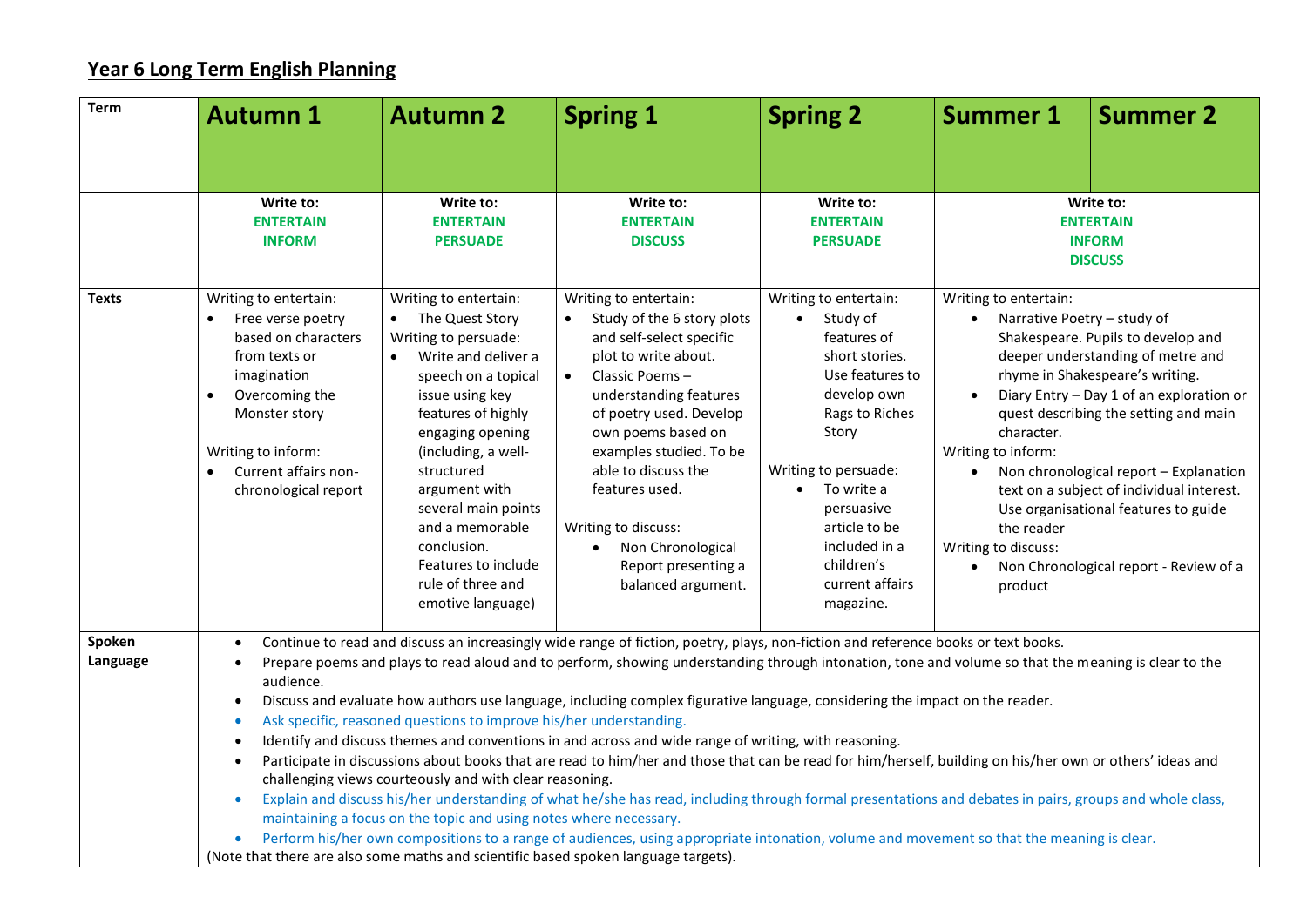| <b>Word Reading</b>    | Read aloud and understand the meaning of new words that he/she meets linked to the expectations of Year 6 spelling.                                                            |  |  |  |  |  |
|------------------------|--------------------------------------------------------------------------------------------------------------------------------------------------------------------------------|--|--|--|--|--|
| <b>Reading</b>         | Maintain positive attitudes to reading and understanding of what he/she reads by:                                                                                              |  |  |  |  |  |
| Comprehension          | Reading books that are structured in different ways and reading for a range of purposes.<br>$\bullet$                                                                          |  |  |  |  |  |
|                        | Increasing his/her familiarity with a wide range of books, including from our literary heritage and books from other cultures and traditions.<br>$\bullet$                     |  |  |  |  |  |
|                        | Identifying and discussing themes and conventions in and across a wide range of writing.                                                                                       |  |  |  |  |  |
|                        | Making comparisons within and across books.                                                                                                                                    |  |  |  |  |  |
|                        | Learning a wider range of poetry by heart.                                                                                                                                     |  |  |  |  |  |
|                        | Understand what he/she reads independently by:                                                                                                                                 |  |  |  |  |  |
|                        | Summarising the main ideas drawn from more than one paragraph, identifying key details that support the main ideas and using quotations for illustration.<br>$\bullet$         |  |  |  |  |  |
|                        | Identifying how language, structure and presentation contribute to meaning.<br>$\bullet$                                                                                       |  |  |  |  |  |
|                        | Other:                                                                                                                                                                         |  |  |  |  |  |
|                        | Discuss and evaluate how authors use language, including figurative language, considering the impact on the reader.<br>$\bullet$                                               |  |  |  |  |  |
|                        | Read age-appropriate books, including whole novels, with confidence and fluency.                                                                                               |  |  |  |  |  |
|                        | Participate in discussions about books that are read to him/her and those that can be read for him/herself, building on his/her own and others' ideas and                      |  |  |  |  |  |
|                        | challenging views courteously and with clear reasoning.                                                                                                                        |  |  |  |  |  |
|                        | Explain and discuss his/her understanding of what he/she has read, including through formal presentations and debates, maintaining a focus on the topic                        |  |  |  |  |  |
|                        | and using notes where necessary.                                                                                                                                               |  |  |  |  |  |
|                        | Provide reasoned justifications for his/her views.                                                                                                                             |  |  |  |  |  |
| <b>Generic Writing</b> | Plan writing by identifying the audience and effectively selecting the appropriate form.<br>$\bullet$                                                                          |  |  |  |  |  |
| <b>Statements</b>      | Plan writing by noting and developing initial ideas, drawing on reading and research.<br>$\bullet$                                                                             |  |  |  |  |  |
| (continuous            | Write effectively for a range of purposes and audiences, selecting the appropriate form and drawing on what has been read and modelled.<br>$\bullet$                           |  |  |  |  |  |
| objectives)            | Draft and write by selecting appropriate grammar and vocabulary.<br>$\bullet$                                                                                                  |  |  |  |  |  |
|                        | Draft and write by accurately précising longer passages.<br>$\bullet$                                                                                                          |  |  |  |  |  |
|                        | Draft and write by linking ideas across paragraphs using a wide range of cohesive devices.<br>$\bullet$                                                                        |  |  |  |  |  |
|                        | Draft and write by using organisational and presentational devices to structure text and guide the reader.<br>$\bullet$                                                        |  |  |  |  |  |
|                        | Evaluate and edit by assessing the effectiveness of writing, with reasoning.<br>$\bullet$                                                                                      |  |  |  |  |  |
|                        |                                                                                                                                                                                |  |  |  |  |  |
| <b>Composition</b>     | Plan writing of<br>Distinguish between<br>Develop clear,<br>Plan writing that experiments with<br>Explore the six plots of<br>$\bullet$<br>$\bullet$<br>$\bullet$<br>$\bullet$ |  |  |  |  |  |
| Work                   | narratives with<br>the language of<br>story writing. Draft<br>concise short plots<br>Shakespeare's use of metre and rhyme.                                                     |  |  |  |  |  |
|                        | consideration of how<br>speech and writing<br>material using one<br>for short.<br><b>Embedding earlier objectives</b>                                                          |  |  |  |  |  |
|                        | and choose the<br>authors have<br>chosen plot.<br>Embedding earlier                                                                                                            |  |  |  |  |  |
|                        | developed characters<br>appropriate<br>Explore and identify<br>objectives                                                                                                      |  |  |  |  |  |
|                        | and settings in what<br>register(GD).<br>classic poetry and its                                                                                                                |  |  |  |  |  |
|                        | the class have read,<br>Revise use of the<br>features.<br>$\bullet$                                                                                                            |  |  |  |  |  |
|                        | listened to or seen<br>second person<br>Draft and present<br>$\bullet$                                                                                                         |  |  |  |  |  |
|                        | performed.<br>pronoun in<br>balanced arguments.                                                                                                                                |  |  |  |  |  |
|                        | Draft and write<br>persuasive writing.<br>$\bullet$                                                                                                                            |  |  |  |  |  |
|                        | narratives describing<br>Use hyperbole in<br>$\bullet$                                                                                                                         |  |  |  |  |  |
|                        | settings, characters<br>persuasive writing.                                                                                                                                    |  |  |  |  |  |
|                        | and atmosphere.                                                                                                                                                                |  |  |  |  |  |
|                        | Integrate dialogue to<br>$\bullet$                                                                                                                                             |  |  |  |  |  |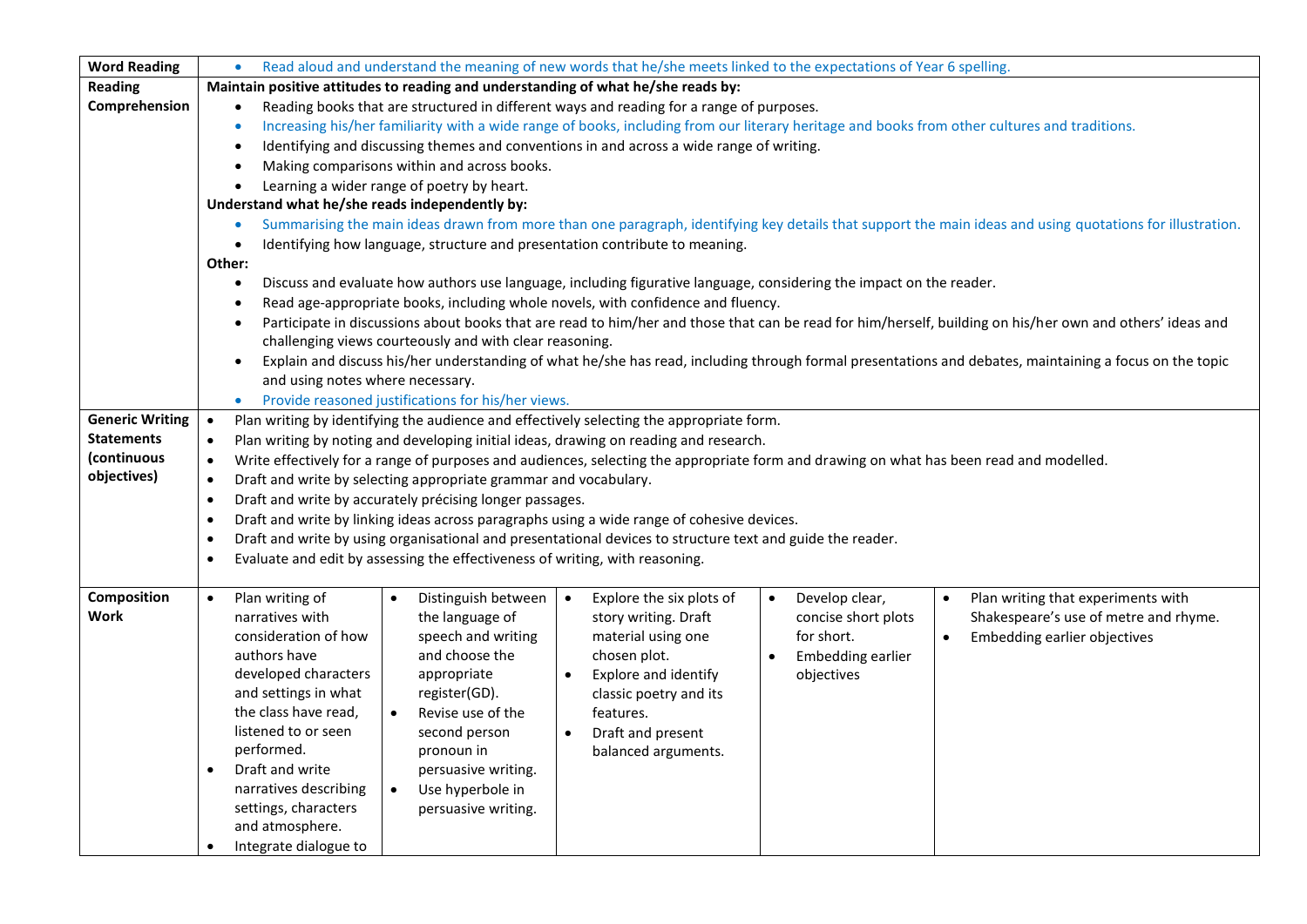|                      | convey character and<br>advance the action.<br>Explore free-verse<br>$\bullet$<br>poetry based on<br>characters from texts.                                                                                                                                                                                                                                                                                                            |                                                                                                                                                                                                                                                                                                                                                                                                                                                                                                                                                                                |                                                                                                                                                                                                                                                                                           |                                                                                               |                                                                                                                                                        |
|----------------------|----------------------------------------------------------------------------------------------------------------------------------------------------------------------------------------------------------------------------------------------------------------------------------------------------------------------------------------------------------------------------------------------------------------------------------------|--------------------------------------------------------------------------------------------------------------------------------------------------------------------------------------------------------------------------------------------------------------------------------------------------------------------------------------------------------------------------------------------------------------------------------------------------------------------------------------------------------------------------------------------------------------------------------|-------------------------------------------------------------------------------------------------------------------------------------------------------------------------------------------------------------------------------------------------------------------------------------------|-----------------------------------------------------------------------------------------------|--------------------------------------------------------------------------------------------------------------------------------------------------------|
| <b>Sentence Work</b> | Understand and use<br>$\bullet$<br>effective vocabulary<br>typical of informal<br>and formal speech.<br>Use expanded noun<br>$\bullet$<br>phrases to convey<br>complicated<br>information<br>concisely.<br>Use verb tenses<br>$\bullet$<br>consistently and<br>correctly throughout<br>their writing.<br>Use the semi-colon,<br>$\bullet$<br>colon and dash.<br>Use a wide range of<br>$\bullet$<br>compound and<br>complex sentences. | Use the passive to<br>$\bullet$<br>affect the<br>presentation of<br>information in a<br>sentence.<br>Link ideas within<br>$\bullet$<br>and across<br>paragraphs using a<br>wide range of<br>cohesive devices.<br>Understand how<br>$\bullet$<br>hyphens can be<br>used to avoid<br>ambiguity.<br>Use the perfect<br>$\bullet$<br>form of verbs to<br>mark relationship of<br>time and clause.<br>Use layout devices<br>$\bullet$<br>eg. headings,<br>subheadings, bullets<br>or tables.<br>Rule of three for<br>speech writing.<br>Concise emotive<br>$\bullet$<br>vocabulary. | Understand the<br>$\bullet$<br>difference between<br>structures typical of<br>informal and formal<br>speech.<br>Use the range of<br>$\bullet$<br>punctuation taught at<br>key stage 2 mostly<br>correctly (e.g. inverted<br>commas and other<br>punctuation to indicate<br>direct speech) | Exercise an assured<br>and conscious<br>control over levels<br>of formality.                  | Understand and use the metre used in<br>$\bullet$<br>Shakespeare's work.                                                                               |
| <b>Word Work</b>     | Use technical<br>$\bullet$<br>vocabulary.<br>Understand<br>$\bullet$<br>synonyms and<br>antonyms.<br>Use dictionaries to<br>$\bullet$<br>check the spelling<br>and meaning of<br>words.                                                                                                                                                                                                                                                | Use prefixes<br>$\bullet$<br>involving a hyphen.<br>Add suffixes<br>$\bullet$<br>beginning with<br>vowel letters to<br>words ending in -<br>fer.                                                                                                                                                                                                                                                                                                                                                                                                                               | Use a thesaurus with<br>$\bullet$<br>confidence.                                                                                                                                                                                                                                          | Distinguish between<br>$\bullet$<br>homophones and<br>other words that<br>are often confused. | Identify and use the rhyming patterns<br>$\bullet$<br>within Shakespeare's work.<br>Use technical vocabulary that is product<br>$\bullet$<br>specific. |